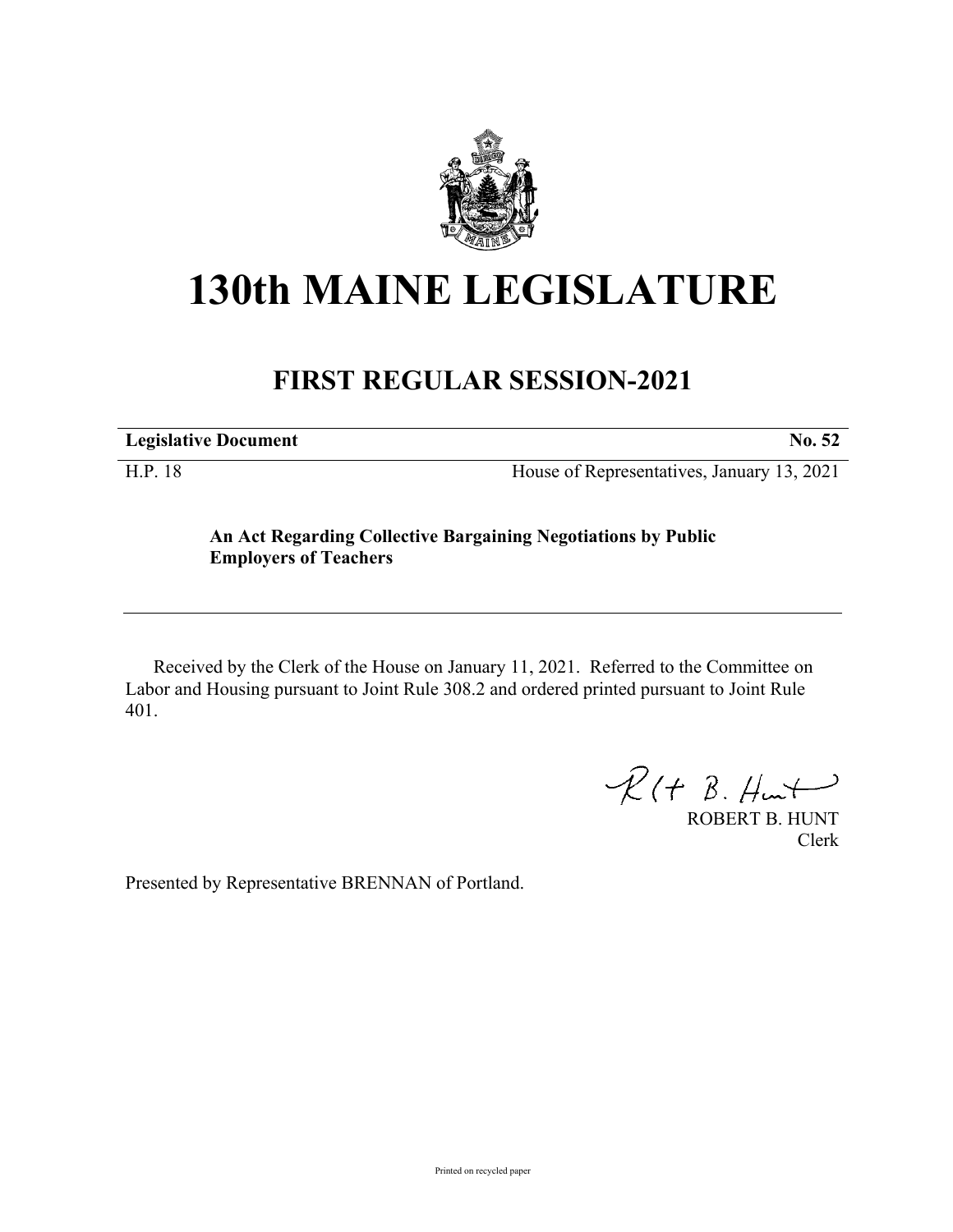1 **Be it enacted by the People of the State of Maine as follows:**

2 **Sec. 1. 26 MRSA §965, sub-§1, ¶C,** as amended by PL 2009, c. 107, §5, is further 3 amended to read:

4 C. To confer and negotiate in good faith with respect to wages, hours, working 5 conditions and contract grievance arbitration, except that by such obligation neither 6 party may be compelled to agree to a proposal or be required to make a concession and 7 except that public employers of teachers shall in accordance with subsection 1-A meet 8 and consult but not negotiate with respect to educational policies, except that 9 educational policies related to preparation and planning time and transfer of teachers 10 are permissive subjects of negotiation; for the purpose of this paragraph, educational 11 policies may not include wages, hours, working conditions or contract grievance 12 arbitration;

13 **Sec. 2. 26 MRSA §965, sub-§1-A** is enacted to read:

14 **1-A. Meet and consult.** The obligation of public employers of teachers and the 15 bargaining agent to meet and consult under subsection 1, paragraph C is governed by this 16 subsection.

17 A. A public employer of teachers shall give written notice to the bargaining agent 18 when a change in educational policy is planned by the public employer of teachers. 19 Upon receipt of the written notice, the bargaining agent may initiate the meet and 20 consult process by notifying the public employer of teachers, including the 21 superintendent. The public employer of teachers may also initiate the meet and consult 22 process by notifying the bargaining agent.

23 B. The public employer of teachers shall, upon receipt of a request from the bargaining 24 agent, provide to the bargaining agent information necessary for the bargaining agent 25 and the employees to understand the planned change and make suggestions or express 26 concerns about the planned change.

27 C. When notice to initiate the meet and consult process is given under paragraph A, 28 authorized representatives of the public employer of teachers and the bargaining agent 29 shall meet and consult at reasonable times and places about the planned change. The 30 parties shall meet and consult openly, honestly and in good faith, and the public 31 employer of teachers shall consider the employees' suggestions and concerns.

32 D. The authorized representatives of the public employer of teachers shall give full 33 and fair consideration to the employees' suggestions and concerns before the change in 34 educational policy is implemented, and the public employer of teachers shall decide in 35 good faith whether employees' suggestions or concerns can be accommodated.

36 E. The bargaining agent may initiate the meet and consult process by notifying the 37 public employer of teachers when an existing educational policy of the public employer 38 is changed by practice or if the written notice required under paragraph A is 39 inadvertently omitted.

## 40 **SUMMARY**

41 Current law provides that public employers of teachers must meet and consult but not 42 negotiate with respect to educational policies. This bill provides that educational policies